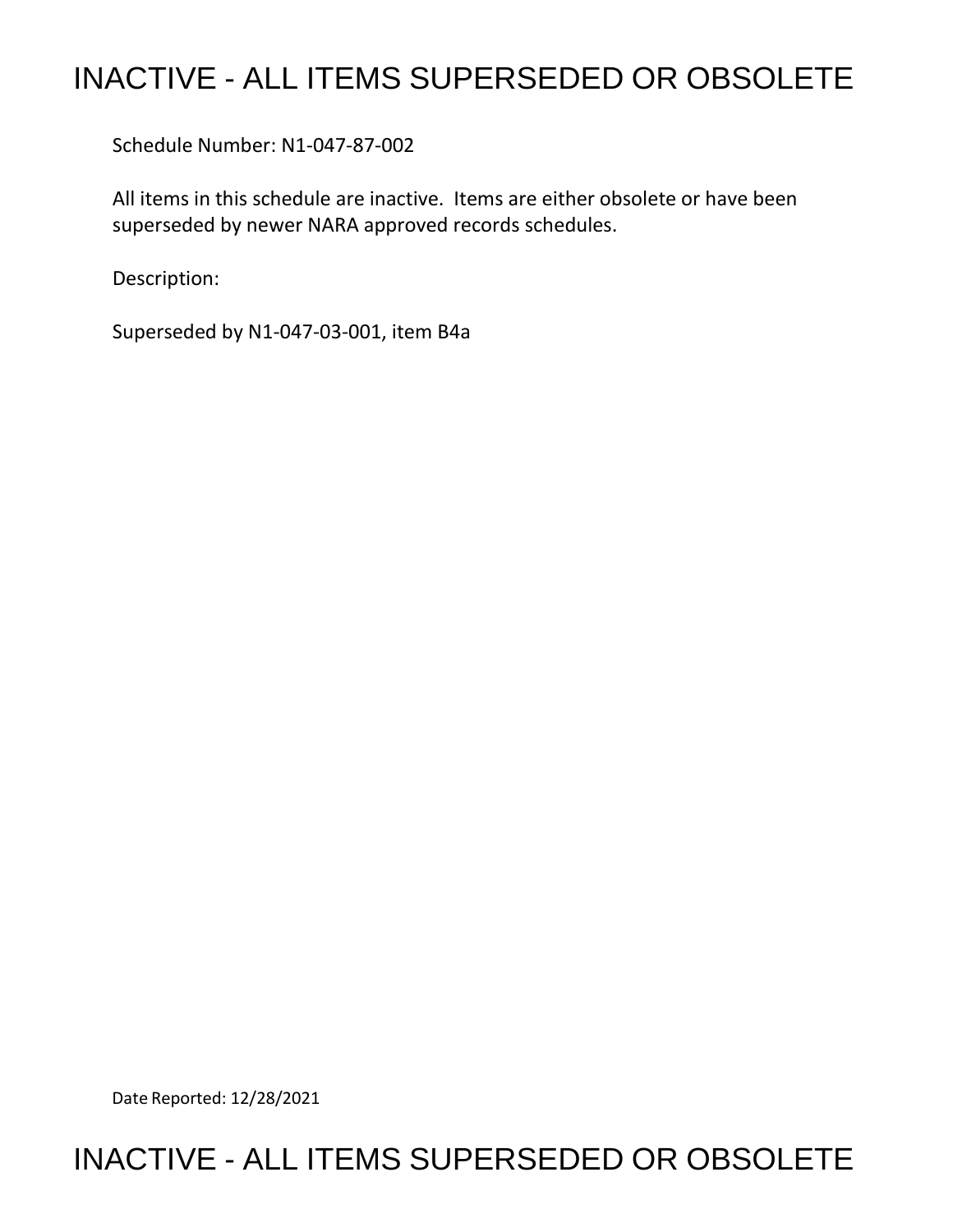|                                                                                                    | $\ddot{\phantom{1}}$ |                                                                                | <b>A</b> CONTINUES<br>$\cdots$                                                                                                                                                                                                                                                                             |  |  |
|----------------------------------------------------------------------------------------------------|----------------------|--------------------------------------------------------------------------------|------------------------------------------------------------------------------------------------------------------------------------------------------------------------------------------------------------------------------------------------------------------------------------------------------------|--|--|
| <b>REQUEST FOR RECORDS DISPOSITION AUTHORITY</b><br>(See Instructions on reverse)                  |                      |                                                                                | <b>LEAVE BLANK</b><br>JOB NO.                                                                                                                                                                                                                                                                              |  |  |
| TO: GENERAL SERVICES ADMINISTRATION<br>NATIONAL ARCHIVES AND RECORDS SERVICE, WASHINGTON, DC 20408 |                      |                                                                                | <b>DATE RECEIVED</b>                                                                                                                                                                                                                                                                                       |  |  |
| 1. FROM (Agency or establishment)<br>Department of Health and Human Services                       |                      | NOTIFICATION TO AGENCY<br>In accordance with the provisions of 44 U.S.C. 3303a |                                                                                                                                                                                                                                                                                                            |  |  |
| 2. MAJOR SUBDIVISION<br>Social Security Administration<br>3. MINOR SUBDIVISION                     |                      |                                                                                | the disposal request, including amendments, is approved<br>except for items that may be marked "disposition not<br>approved" or "withdrawn" in column 10. If no records<br>are proposed for disposal, the signature of the Archivist is<br>not required.<br><b>IDATE</b><br>ARCHIVIST OF THE UNITED STATES |  |  |
| Office of Central Operations<br>5. TELEPHONE EXT.                                                  |                      |                                                                                |                                                                                                                                                                                                                                                                                                            |  |  |
|                                                                                                    | <b>FTS</b>           |                                                                                |                                                                                                                                                                                                                                                                                                            |  |  |
| William H. Jones<br><b>6. CERTIFICATE OF AGENCY REPRESENTATIVE</b>                                 | 934-5770             | $7 - 20 - 87$                                                                  |                                                                                                                                                                                                                                                                                                            |  |  |

**NWML** 

I hereby certify that I am authorized to act for this agency in matters pertaining to the disposal of the agency's records; that the records proposed for disposal in this Request of  $22$  page(s) are not now needed for the business of this agency or will not be needed after the retention periods specified; and that written concurrence from the General Accounting Office, if required under the provisions of Title 8 of the GAO Manual for Guidance of Federal Agencies, is attached.

| <b>B. DATE</b>           | C. SIGNATURE OF AGENCY REPRESENTATIVE                                                                                                                                                                                                                                                                                                                                                                                                                                                                                                                                                                                                                                                                                                                                                                                                             | <b>D. TITLE</b>                       |                                                                                     |                                                         |  |
|--------------------------|---------------------------------------------------------------------------------------------------------------------------------------------------------------------------------------------------------------------------------------------------------------------------------------------------------------------------------------------------------------------------------------------------------------------------------------------------------------------------------------------------------------------------------------------------------------------------------------------------------------------------------------------------------------------------------------------------------------------------------------------------------------------------------------------------------------------------------------------------|---------------------------------------|-------------------------------------------------------------------------------------|---------------------------------------------------------|--|
| 3/17/87                  | $\sqrt{2}$                                                                                                                                                                                                                                                                                                                                                                                                                                                                                                                                                                                                                                                                                                                                                                                                                                        | Department Records Management Officer |                                                                                     |                                                         |  |
| 7.<br><b>ITEM</b><br>NO. | 8. DESCRIPTION OF ITEM<br>(With Inclusive Dates or Retention Periods)                                                                                                                                                                                                                                                                                                                                                                                                                                                                                                                                                                                                                                                                                                                                                                             |                                       | 9. GRS OR<br>SUPERSEDED<br>JOB<br><b>CITATION</b>                                   | 10. ACTION<br><b>TAKEN</b><br><b>(NARS USE</b><br>ONLY) |  |
|                          | <b>Representative Payee Files</b>                                                                                                                                                                                                                                                                                                                                                                                                                                                                                                                                                                                                                                                                                                                                                                                                                 |                                       |                                                                                     |                                                         |  |
|                          | These files consist of various forms used to apply for<br>representative payee (rep. payee) status, to report and<br>monitor rep. payee's use of funds received for<br>beneficiaries, and to verify custody. Included are<br>forms SSA-623-SM/-F3, Representative Payee Report;<br>\$SA-624-F4, Payee Evaluation Report; SSA-625, Report<br>by Former Representative Payee (Closeout Statement);<br>\$SA-629-SM/-F3, Custody Report; the SSA-11-BK,<br>Request to be Selected as Payee; and equivalent<br>forms.                                                                                                                                                                                                                                                                                                                                  |                                       | NC1-47-79+13<br>$NC1 - 47 - 82 + 3$                                                 |                                                         |  |
|                          | When reported data is questioned on the SSA-623<br>accounting form or the SSA-629 custody report, the<br>questions are either resolved through direct<br>rep. payee contact by the reviewing office or, if this<br>does not resolve the issue, through field office<br>development using the SSA-624 under certain mandated<br>conditions. The SSA-623, SSA-624 and SSA-629<br>are used as evidentiary documents in civil or criminal<br>prosecution of misuse cases. The SSA-625 documents<br>the amount of conserved funds held by the former onsite<br>tep. payee that will be sent to SSA for recertification<br>or transferred directly to the new rep. payee or<br>beneficiary. The SSA-11BK documents a payee applicant's<br>interest and concern, the custody situation and the<br>existence of other potential applicants. The applicant |                                       |                                                                                     |                                                         |  |
| 115-108                  | $\sim$ NSN 7540-00-634-4064                                                                                                                                                                                                                                                                                                                                                                                                                                                                                                                                                                                                                                                                                                                                                                                                                       |                                       | <b>STANDARD FORM 115 (REV. 8-83)</b><br>Prescribed by GSA<br>FPMR (41 CFR) 101-11.4 |                                                         |  |